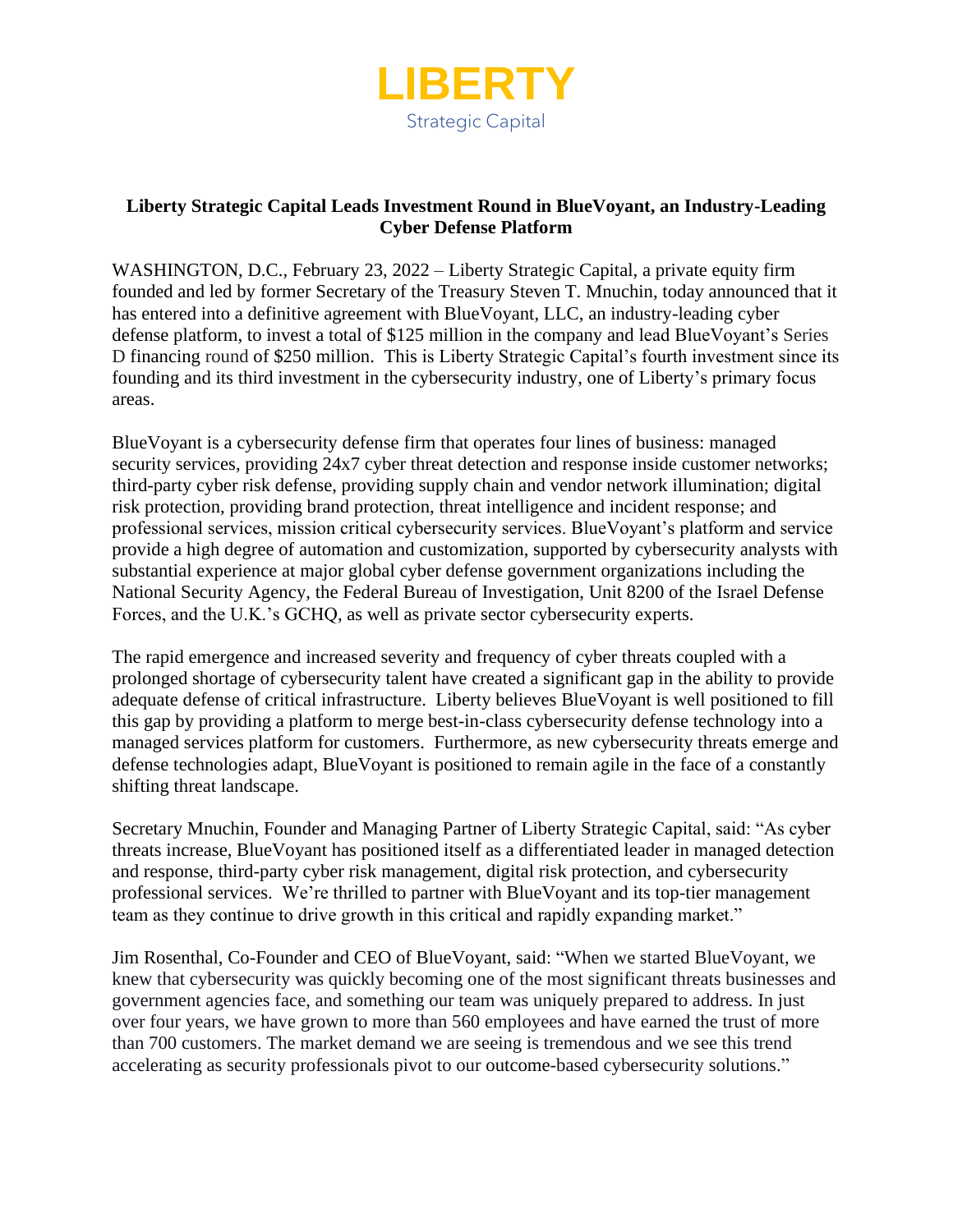

Tom Glocer, Executive Chairman and Co-Founder of BlueVoyant, said: "As lead director at two Fortune 100 companies, I see the growing demand for advanced cybersecurity solutions. This demand will only grow over the coming years, and BlueVoyant is uniquely equipped to meet both the internal and external needs of organizations large and small."

In connection with Liberty's investment in BlueVoyant, Secretary Mnuchin will join BlueVoyant's Board of Directors.

Paul, Weiss, Rifkind, Wharton & Garrison LLP is serving as legal counsel to Liberty Strategic Capital.

## **About BlueVoyant**

At BlueVoyant, we recognize that effective cybersecurity requires active prevention and defense across both your organization and supply chain. Our proprietary data, analytics, and technology, coupled with deep expertise, work as a force multiplier to secure your full ecosystem.

Accuracy. Actionability. Timeliness. Scalability.

Founded in 2017 by former Fortune 500 and former government cyber officials, BlueVoyant is headquartered in New York City and has personnel in Washington, D.C., Maryland, San Francisco, Israel, the Philippines, Canada, the U.K., Spain, Australia, Hungary, the Czech Republic, Romania, Slovakia, the Netherlands, Belgium, Germany, Sweden, Denmark, El Salvador, Colombia, Mexico, and Panama.

## **About Liberty Strategic Capital**

Liberty Strategic Capital is a Washington, D.C.-based private equity firm focused on strategic investments in technology, financial services and fintech, and new forms of content. The firm was founded in 2021 and is led by former Secretary of the Treasury Steven T. Mnuchin. Liberty's portfolio includes significant investments in the cybersecurity technology firms Cybereason and Contrast Security, as well as an investment in the satellite technology firm Satellogic.

The BlueVoyant investment will be Liberty Strategic Capital's fourth investment since its founding earlier last year. As Secretary of the Treasury and a member of the National Security Council, Secretary Mnuchin helped shape the U.S. government's approach to cyber threats, including supervising the design of new economic sanctions targeting Iranian, Russian, and North Korean cyber attackers and transnational cyber criminals, and using sanctions authorities to combat ransomware attacks. Secretary Mnuchin was also the U.S. government's lead official responsible for cybersecurity across the financial services sector. In that capacity, he worked directly with top U.S. regulators and chief executives of the largest U.S. financial institutions on cybersecurity preparedness, regulatory coordination, and incident response. In addition, Secretary Mnuchin led the modernization of technology and data security within the Internal Revenue Service to better protect the single largest collection of sensitive personal financial data in the country.